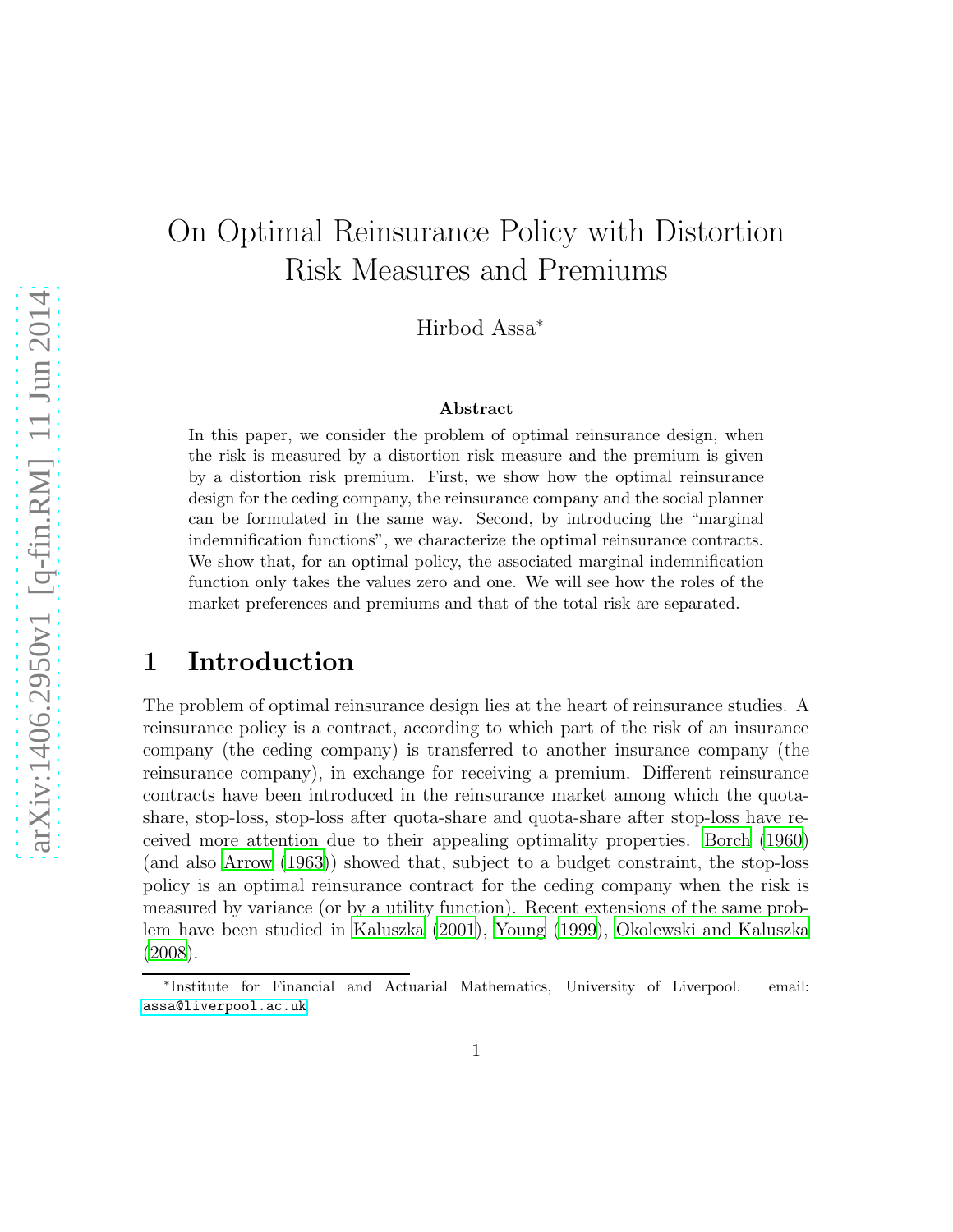The problem of optimal reinsurance design has been studied by using risk measures and risk premiums, due to their development and application in finance and insurance. For instance, in a framework where the ceding company's risk is measured either by Value at Risk (VaR) or Conditional Tail Expectation  $(CTE)^1$  $(CTE)^1$ , with the Expected Value Premium Principle as the risk premium, Cai and Tan (2007) found the optimal retention levels. Later, in the same framework, Cai et al. (2008) showed that the stop-loss and the quota-share are the most optimal reinsurance contracts. In Bernard and Tian (2009) also, the authors have considered optimal risk management strategies of an insurance company subject to regulatory constraints when the risk is measured by VaR and CVaR. In recent years, researchers have tried to extend the optimal reinsurance design problem to larger families of risk measures and risk premiums. For instance, [Cheung \(2010\)](#page-16-3) and Chi and Tan (2013) have extended the problem by using a family of general risk premiums; in these two papers the risk of the ceding company is measured either by VaR or CTE. On the other hand, Cheung et al. (2014) have extended the problem by using general law-invariant convex risk measures, whereas the risk premium is considered to be the Expected Value Premium Principle. In the existing literature, either only the family of risk measures or only the family of risk premiums is extended, while in many applications it is desirable to extend both at the same time.

The present paper, considers a framework which extends, at the same time, the set of risk measures and the risk premiums to the family of distortion risk measures and premiums. First, we show that in this framework the ceding, the reinsurance and the social planner problems can be formulated in the same way. Second, we characterize the optimal solutions by introducing the notion of marginal indemnification function. A marginal indemnification function is the marginal rate of changes in the value of a reinsurance contract. We show that any optimal solution to the reinsurance problem has a marginal indemnification function which only takes the values zero and one. Remarkably, we can separate the roles of the market preferences and premiums and that of the total risk are separated. Finally, we have to point out that, by using a very simple fact that any Lipschitz continuous function has a derivative that is bounded by its Lipschitz constant, we introduce a useful technique in this paper that can generalize many already existing results to the distortion risk measures and risk premiums.

It is worth mentioning that the families of distortion risk measures and risk premiums contain very important particular cases; for instance, the family of the co-monotone sub-additive law invariant coherent risk measures es [\(Kusuoka \(2001\)](#page-17-1)),

<span id="page-1-0"></span><sup>&</sup>lt;sup>1</sup>It can be shown that for continuous distributions, CTE is equal to the Conditional Value at Risk (CVaR), which will be introduced later in this paper.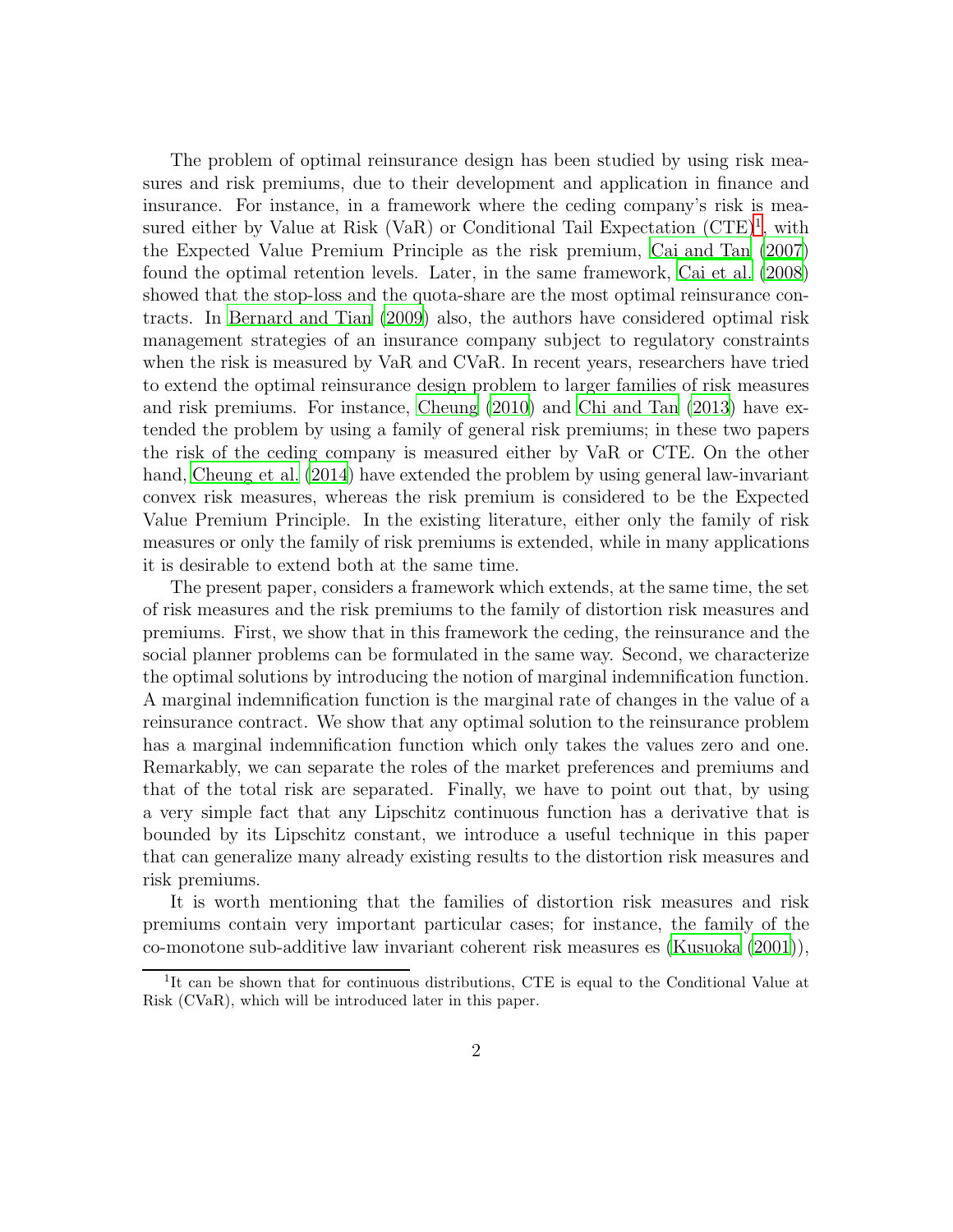the family of generalized spectral risk measures (Cont et al. (2010)), the generalized distortion measures of risk [\(Wang \(1995](#page-17-2))), Wang's risk premiums [\(Wang \(1995](#page-17-2)) and Wang et al. (1997)), Expected Value Premium Principle and many others.

The rest of the paper is organized as follows: Section 2 introduces the mathematical notions and notations that we use in this paper. In Section 3 the general set-up of the ceding, the reinsurance and the social planner problems will be presented. In Section 4 the results on characterizing the optimal reinsurance contracts will be presented. In Section 5 we provide some corollaries and examples.

### 2 Preliminaries and Notations

Let  $(\Omega, P, \mathcal{F})$  be a probability space, where  $\Omega$  is the "states of the nature", P is the physical probability measure and F is the  $\sigma$ - field of measurable subsets of  $\Omega$ . Let  $p, q \in [1, \infty]$  be two numbers such that  $1/p + 1/q = 1$ . We denote the space of all random variables with p'th finite moment with  $L^p$ , i.e.,  $L^p = \{X : \Omega \to \mathbb{R} :$  $E(|X|^p) < \infty$ , where E denotes the expectation w.r.t P. Recall that according to the Riesz Representation Theorem,  $L^q$  is the dual space of  $L^p$  when  $p \neq \infty$ . Recall also that the space  $L^p$  is endowed with two topologies, first the norm topology induced by  $||X||_p = E(|X|^p)^{\frac{1}{p}}$ , and second the weak topology, induced by  $L^q$  i.e. the coarsest topology in which all members of  $L<sup>q</sup>$  are continuous. The set of all random variables on  $\Omega$  is denoted by  $L^0$ . If instead of  $\Omega$  we used  $\mathbb R$  the same definitions and statements hold.

In this paper, we consider only two period of time,  $0$  and  $T$ , where  $0$  represents the beginning of the year, when a contract is written, and  $T$  represents the end of the year, when liabilities are settled. Every random variable represents losses at time T. For any  $X \in L^P$ , the cumulative distribution function associated with X is denoted by  $F_X$ .

### 2.1 Distortion Risk Measures

Let q be a non-decreasing real function from [0, 1] to [0, 1] such that  $q(0) = 1-q(1) =$ 0. A distortion risk measure  $\rho$  (see for example Wang et al. (1997) and [Sereda et al.](#page-17-3) [\(2010\)](#page-17-3)) is a mapping from  $L^p$  to the set of real numbers  $\mathbb R$  and is introduced as<sup>[2](#page-2-0)</sup>

<span id="page-2-0"></span><sup>2</sup>This form is a bit more general than the usual definition of a distortion risk measure, since we assumed for the moment that X could be any member of  $L^p$ . Actually, this is a particular form of the Choquet integral, when the capacity v is given by  $v(S) = g(P(S))$ , for any measurable set  $S \in \mathcal{F}$ .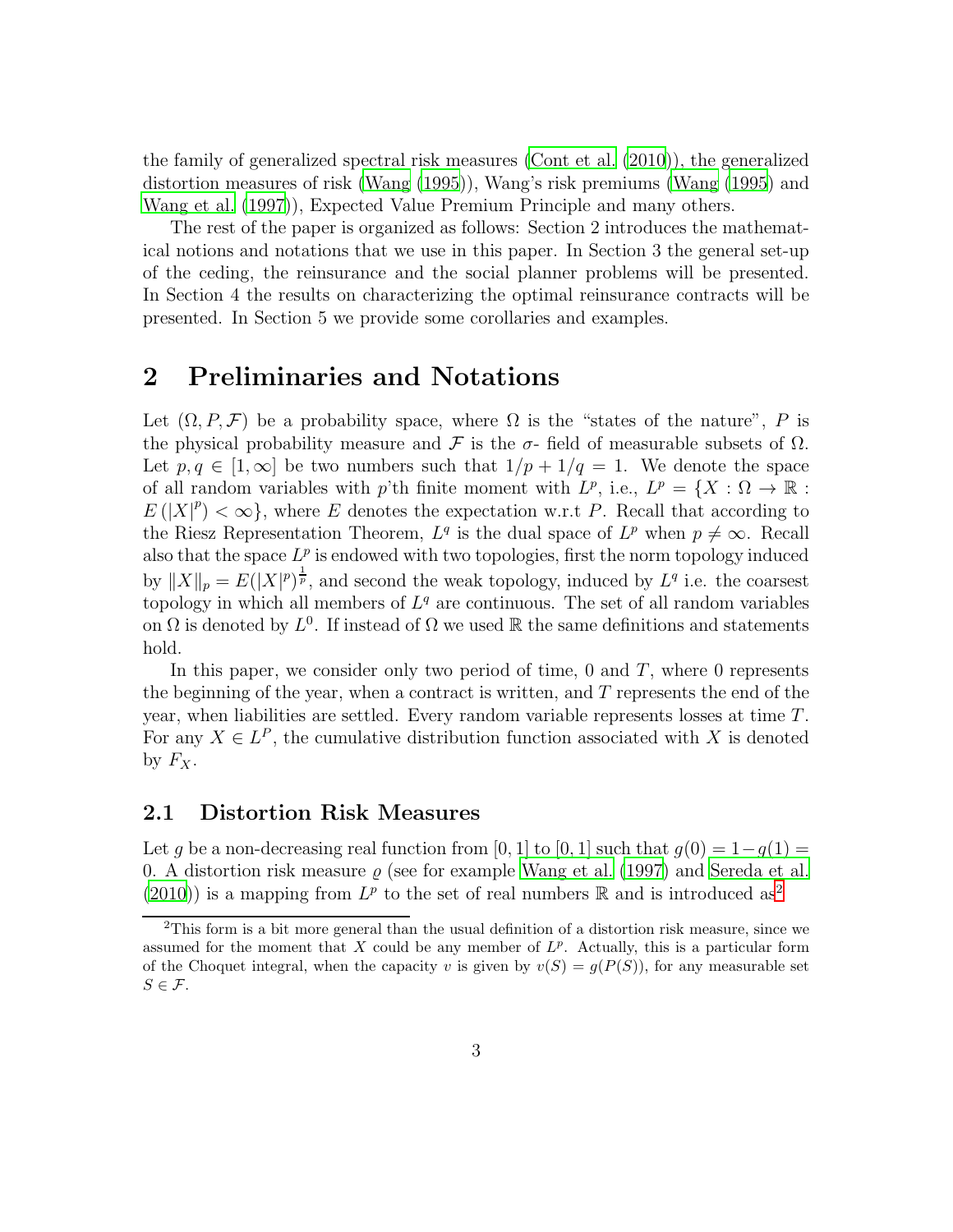<span id="page-3-0"></span>
$$
\varrho(X) = \int_{-\infty}^{0} (g(S_X(t)) - 1) dt + \int_{0}^{\infty} g(S_X(t)) dt,
$$
 (1)

where  $S_X = 1 - F_X$  is the survival function associated with X. In the literature, g is known as the distortion function. A more convenient representation for a distortion risk measure can be found in terms of Value at Risk. Let  $\Pi(x) = 1 - g(1-x)$ . By a simple change of variable, one can see that the distortion form [\(1\)](#page-3-0) can be represented as

<span id="page-3-1"></span>
$$
\varrho(X) = \int_0^1 \text{VaR}_t(X)d\Pi(t),\tag{2}
$$

where

 $VaR_{\alpha}(X) = \inf\{x \in \mathbb{R} | P(X > x) \leq 1 - \alpha\}, \alpha \in [0, 1].$ 

In the sequel, the risk measure  $\varrho$  above is denoted by  $\varrho_{\Pi}$  to show its connection with Π. A popular example of a distortion risk measure is Value at Risk, introduced earlier, where  $\Pi(t) = 1_{\alpha,1}(t)$ . A Conditional Value at Risk (CVaR) is a distortion risk measure whose distortion function is given by  $\Pi(t) = \frac{t-\alpha}{1-\alpha} 1_{[\alpha,1]}(t)$ , and can be represented as

$$
CVaR_{\alpha}(X) = \frac{1}{1 - \alpha} \int_{\alpha}^{1} VaR_{t}(X)dt.
$$
 (3)

The family of spectral risk measures which was introduced first in [Acerbi \(2002\)](#page-16-4), has the same representation as [\(2\)](#page-3-1), where  $\Pi$  is also convex. One can readily see that  $\varrho_{\Pi}$  is positive homogeneity, translation invariant, monotone, law invariance and comonotonic additive. It can be shown that all law-invariant co-monotone additive coherent risk measures can be represented as [\(2\)](#page-3-1); see [Kusuoka](#page-17-1) [\(2001\)](#page-17-1). A risk measure in the form [\(2\)](#page-3-1) is important from different perspectives. First of all it makes a link between the risk measures theory and the behavioral finance as the form [\(2\)](#page-3-1) is a particular form of Choquet utility. Second, [\(2\)](#page-3-1) contains a family of risk measures which are statistically robust. In Cont et al.  $(2010)$  it is shown that a risk measure  $\varrho(x) = \int_0^1 \text{VaR}_t(x) d\Pi(t)$  is robust if and only if the support of  $\varphi = \frac{d\Pi(t)}{dt}$  (the derivative is in general a distribution and not a function) is away from zero and one. For example Value at Risk is a risk measure with this property.

For more reading on distortion risk measures one can see [Sereda et](#page-17-3) al. [\(2010\)](#page-17-3), Wu and Zhou (2006), Balbás et al. (2009) and Wang et al. (1997).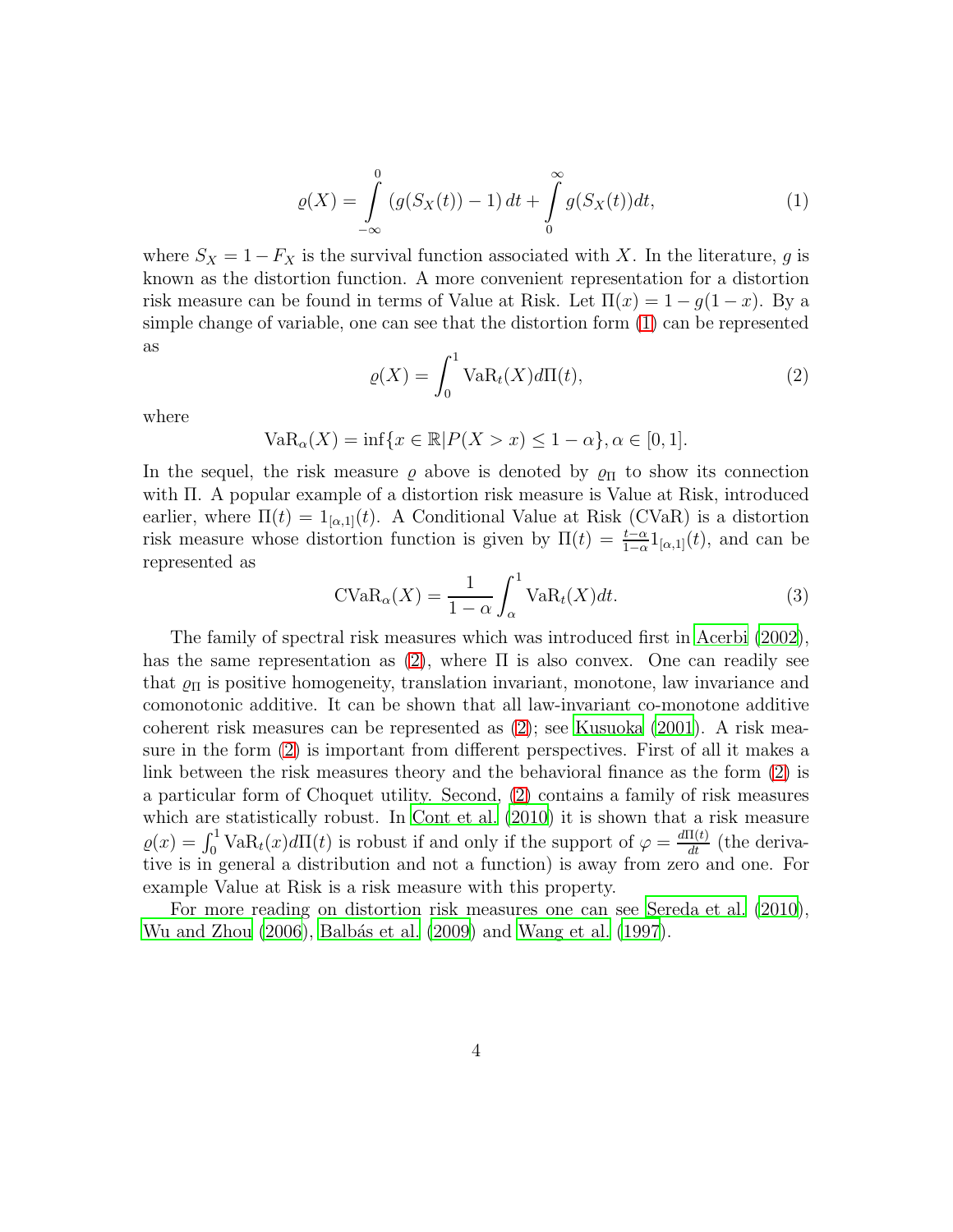#### 2.2 Distortion Risk Premiums

A risk premium in general is introduced as a continuous mapping on  $L^p_+$  which maps any loss variable to a number representing its premium. A general definition for the risk premium in the literature is proposed by Wang et al. (1997) in an axiomatic manner. Wang et al. (1997) characterize the family of cash invariant, positive homogeneous, co-monotone additive risk premiums which satisfy the following continuity property

$$
\overline{\text{as}}
$$

<span id="page-4-0"></span>
$$
\lim_{d \to \infty} \pi(X \wedge d) = \pi(X) \text{ and } \lim_{d \to 0} \pi((X - d)_+) = \pi(X),
$$

$$
\pi(X) = \int_{0}^{\infty} g(S_X(t))dt,
$$
(4)

where  $g:[0,1] \to [0,1]$  is a non-decreasing function such that  $g(0) = 0$  and  $g(1) = 1$ . When the function  $q$  is convex the premium is called Wang's Premium Principle.

By similar change of variable for risk measures (i.e.,  $\Pi(x) = 1 - g(1-x)$ ), the following equality holds for a premium represented in [\(4\)](#page-4-0)

$$
\pi(X) = \int_{0}^{1} \text{VaR}_{t}(X) d\Pi(t).
$$
\n(5)

Definition 1. Let  $\Pi : [0, 1] \rightarrow [0, 1]$  be a non-decreasing function such that  $\Pi(0) =$  $\Pi(1) - 1 = 0$ . The distortion premium  $\pi_{\Pi}$  is introduced as

$$
\pi_{\Pi}(X) = \int_0^1 \text{VaR}_t(X) d\Pi(t). \tag{6}
$$

A popular example of a distortion risk premium is a Wang's premium<sup>[3](#page-4-1)</sup> introduced by the following distortion function known as Wang's transformation

<span id="page-4-2"></span>
$$
g_{\beta}(x) = \Phi(\Phi^{-1}(x) + \beta),\tag{7}
$$

where  $\beta \in \mathbb{R}$  is a real number and  $\Phi$  is the CDF of the normal distribution with the mean equal to zero and the standard deviation equal to one.

<span id="page-4-1"></span><sup>&</sup>lt;sup>3</sup>This premium was first introduced by Wang, however in general if  $\Pi$  is convex we also call a distortion premium a Wang premium.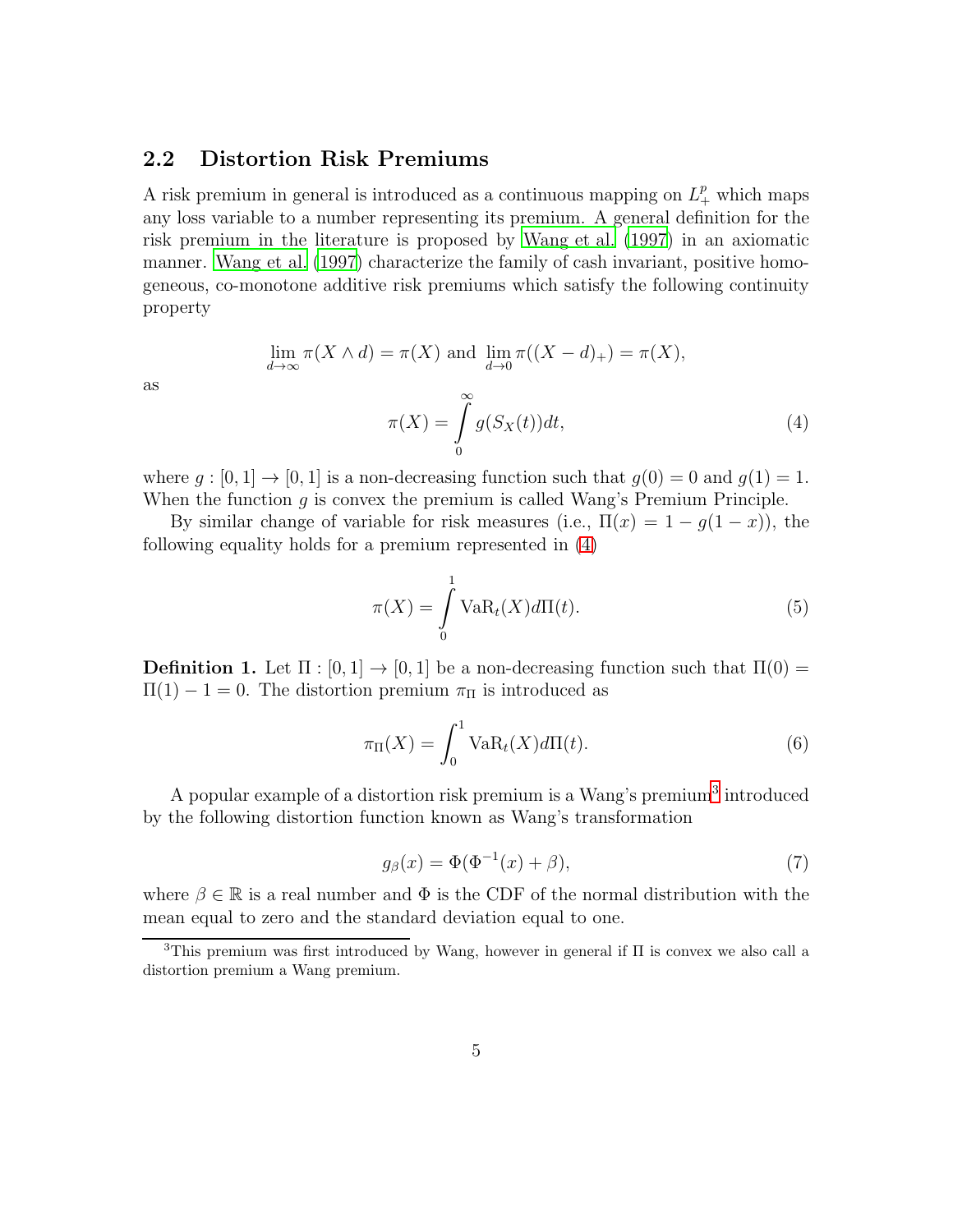### 3 Problem Set-up

In this section, we set up the optimal reinsurance design problem for the ceding company, the reinsurance company and the social planner<sup>[4](#page-5-0)</sup>, and, show that they can be expressed in a unifying framework. Although, we do not need to introduce the ceding and the reinsurance companies, as they are known in the literature of actuarial science, we introduce briefly the social planner: the social planner is a decision-maker who is concerned with maximizing the total welfare, which in our setting is minimizing the total risk. Social planner is different than the regulator, as they have different concerns, for example a regulator would ask companies to hold a minimum capital reserve even if it goes against the maximality of the economic welfare.

Let us denote the annual risk of an insurance company by a non-negative loss variable  $X_0$ . In general, a reinsurance company will accept to cover part of the risk, in exchange for receiving a premium. Let us denote the part of the risk covered by the re-insurer by  $X^R$  and the part covered by the insurance company by  $X^I = X_0 - X^R$ . We assume that  $0 \le X^R \le X_0$ . The premium received by the reinsurance company is  $(1 + \rho)\pi(X^R)$ , where  $\rho \geq 0$  is a relative safety loading. Therefore, the global loss of the ceding company, denoted by  $T<sup>I</sup>$ , can be expressed as

$$
T^{I} = X^{I} + (1 + \rho)\pi (X^{R}).
$$
\n(8)

In the same manner for the re-insurer we have

$$
T^{R} = X^{R} - (1 + \rho)\pi \left(X^{R}\right),\tag{9}
$$

We introduce three problems as follows

• Ceding problem. The ceding company minimizes its total risk by solving the following problem

$$
\min_{0 \leq X^I \leq X_0} \varrho^I \left( X^I + (1+\rho)\pi \left( X^R \right) \right),\,
$$

where  $\varrho^I$  is a risk measure used by the insurance company.

• Reinsurance problem. The re-insurer tries to find the best  $X^R$  which minimizes its total risk

$$
\min_{0\leq X^R\leq X_0}\varrho^R\left(X^R-(1+\rho)\pi\left(X^R\right)\right),\,
$$

where  $\varrho^R$  is a risk measure used by the reinsurance company.

<span id="page-5-0"></span><sup>&</sup>lt;sup>4</sup>The term "social planner" is from economics literature.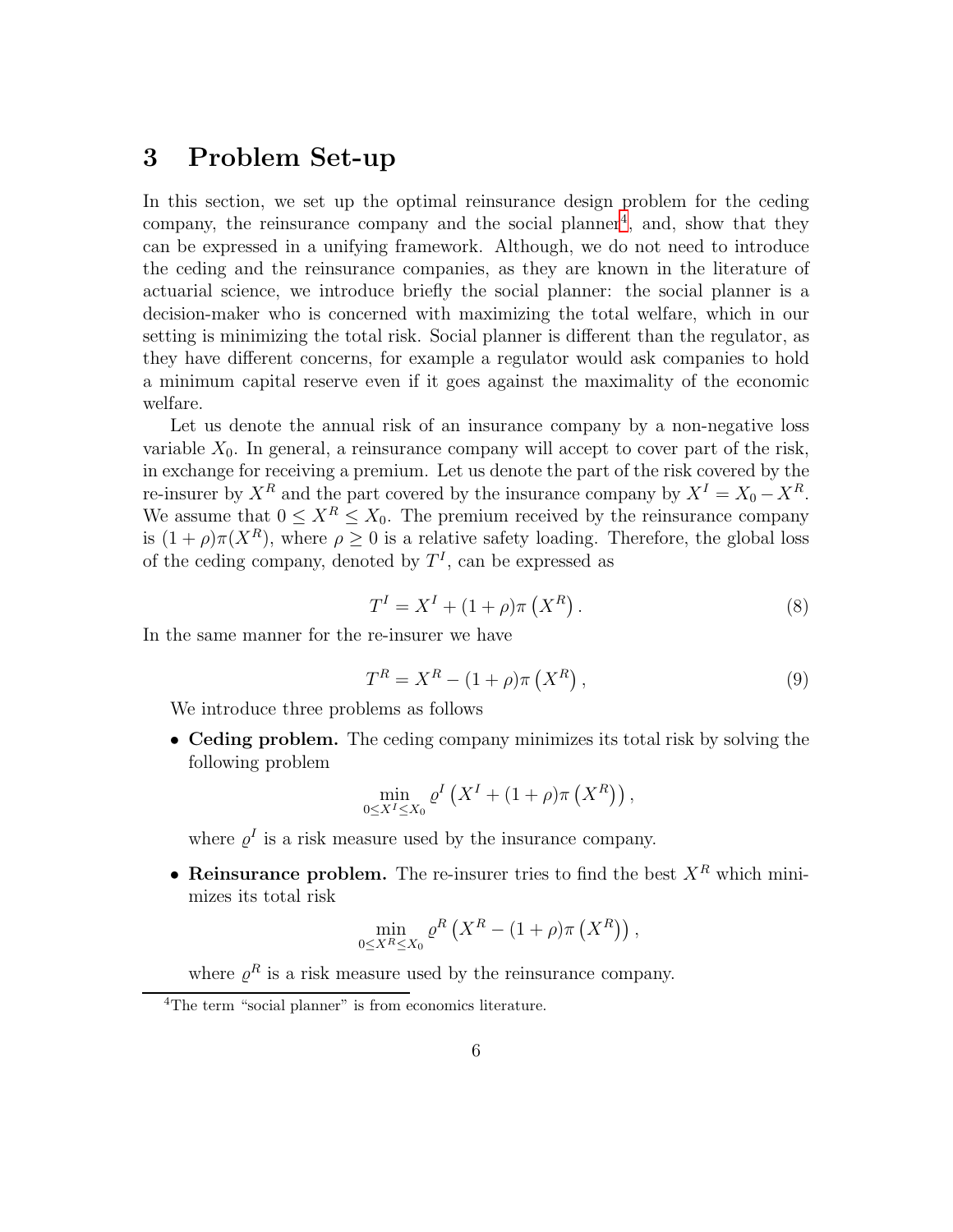• Social planner problem. The social planner is concerned with the best allocation  $(X^I, X^R)$  minimizing the economy's total risk

$$
\min_{0\leq X^R\leq X_0}\left\{\varrho^R\left(X^R-(1+\rho)\pi\left(X^R\right)\right)+\varrho^I\left(X^I+(1+\rho)\pi\left(X^R\right)\right)\right\}.
$$

By cash-invariance property of distortion risk measures, we can rewrite these problems as follows

• Ceding problem.

<span id="page-6-0"></span>
$$
\min_{0 \le X^I \le X_0} \varrho^I \left( X^I \right) + (1 + \rho) \pi \left( X_0 - X^I \right). \tag{10}
$$

• Reinsurance problem.

<span id="page-6-3"></span>
$$
\min_{0 \le X^R \le X_0} \varrho^R \left( X^R \right) - (1 + \rho) \pi \left( X^R \right). \tag{11}
$$

• Social planner problem.

<span id="page-6-2"></span>
$$
\min_{0 \le X^R \le X_0} \varrho^R \left( X^R \right) + \varrho^I \left( X^I \right). \tag{12}
$$

Now we assume that both the ceding and retained loss variables are non-decreasing functions of the global loss variable. This assumption rules out the risk of moral hazard, as both sides have to feel any increase in the global loss (se[eHeimer \(1989\)](#page-16-5) and Bernard and Tian (2009) for further discussions on moral hazard and insurance). Therefore, the set of admissible ceding loss functions is defined as

$$
C = \{0 \le f(x) \le x | f(0) = 0, f(x) \text{ and } x - f(x) \text{ are non-decreasing}\}.
$$

The set C is known as the space of *indemnification functions*.

**Theorem 1.** Let us assume that  $X^R = f(X_0)$  where  $f \in C$ . The ceding, reinsurance *and the social planner problems can be unified in the following general framework*

<span id="page-6-1"></span>
$$
\min_{f \in C} a_1 \Lambda_1(X_0 - f(X_0)) + a_2 \Lambda_2(f(X_0)),\tag{13}
$$

where  $\Lambda_i$ ,  $i = 1, 2$  are either distortion risk measure or premium and  $a_i$ ,  $i = 1, 2$  are *positive numbers.*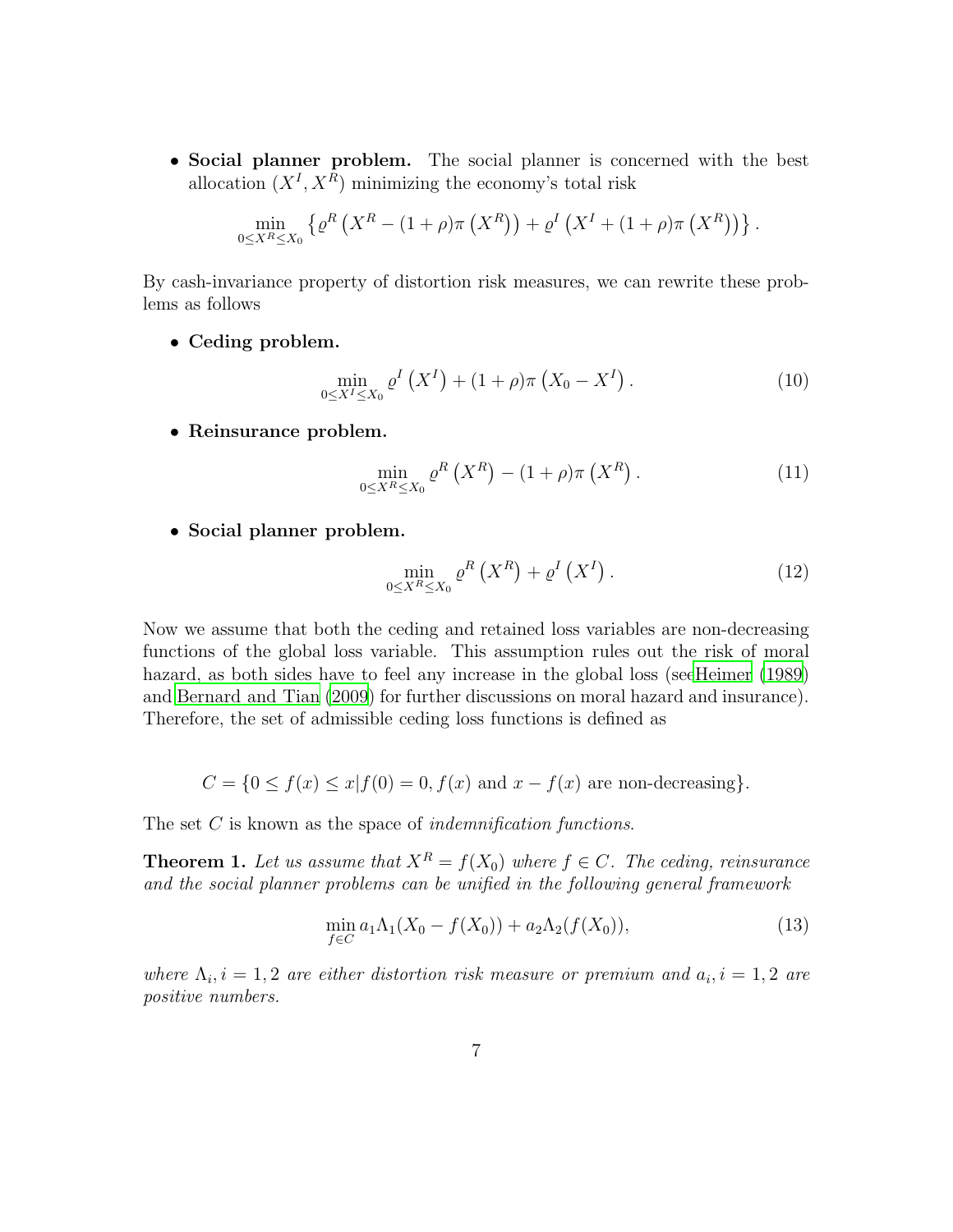*Proof.* The problem [\(10\)](#page-6-0) is naturally in the form [\(13\)](#page-6-1), if  $a_1 = 1$  and  $a_2 = 1 + \rho$ . Note that if  $f \in C$  then  $x \mapsto x - f(x)$  also belongs to C. Therefore, [\(12\)](#page-6-2) can be written in the form [\(13\)](#page-6-1) if  $a_1 = a_2 = 1$ . Now, we only need to show that [\(11\)](#page-6-3) can be written in the form of [\(13\)](#page-6-1). Let  $k(x) = x - f(x)$ . From construction, we know that k belongs to C and that  $X^I = k(X_0)$ . It is known that VaR commutes with non-decreasing functions, given this fact

$$
\pi(X^{R}) = \pi(f(X_{0})) = \int_{0}^{1} \text{VaR}_{t} (f(X_{0})) d\Pi_{\pi}(t)
$$
  
\n
$$
= \int_{0}^{1} f(\text{VaR}_{t}(X_{0})) d\Pi_{\pi}(t) = \int_{0}^{1} (\text{VaR}_{t}(X_{0}) - k(\text{VaR}_{t}(X_{0}))) d\Pi_{\pi}(t)
$$
  
\n
$$
= \pi(X_{0}) - \int_{0}^{1} k(\text{VaR}_{t}(X_{0})) d\Pi_{\pi}(t) = \pi(X_{0}) - \int_{0}^{1} \text{VaR}(k(X_{0})) d\Pi_{\pi}(t)
$$
  
\n
$$
= \pi(X_{0}) - \pi (X^{I}) = \pi (X_{0}) - \pi (X_{0} - X^{R}).
$$

Therefore, the reinsurance problem can be written as

$$
\min_{k \in C} \left\{ \varrho^R \left( X_0 - k(X_0) \right) + (1 + \rho) \pi \left( k(X_0) \right) \right\} - (1 + \rho) \pi(X_0). \tag{14}
$$

Except the second part, which is a constant number, the first part is in the form of [\(13\)](#page-6-1).  $\Box$ 

Before moving on further into our discussions, we would like to remark on some facts regarding the ceding, reinsurance and the social planner problems.

*Remark* 1*.* Observe that if both the ceding and the reinsurance company use the same risk measure  $\varrho$ , by using the fact that VaR commutes with non-deceasing functions, we have

$$
\varrho(X_0 - f(X_0)) + \varrho(f(X_0)) = \varrho(X_0), \forall f \in C.
$$

This means, no matter what contract the ceding and reinsurance companies use, as far as there is no risk of moral hazard in the reinsurance market, the total risk remains constant. This is likely if the regulator imposes a unique risk measure to be used by all companies, for example the same  $VaR<sub>0.995</sub>$ , for the capital reserve. On the other hand, this fact has a serious implication, that, if ceding company minimizes his/her global risk by using a contract  $f(X_0)$ , the same contract will maximize the reinsurance company's global risk. And even further, if  $X<sup>I</sup> = X_0 - f(X_0)$  minimizes the risk of the ceding company,  $X^R = X_0 - f(X_0)$  will also minimize the risk of the reinsurance company. This is in contrast with reciprocal-reinsurance-treaties.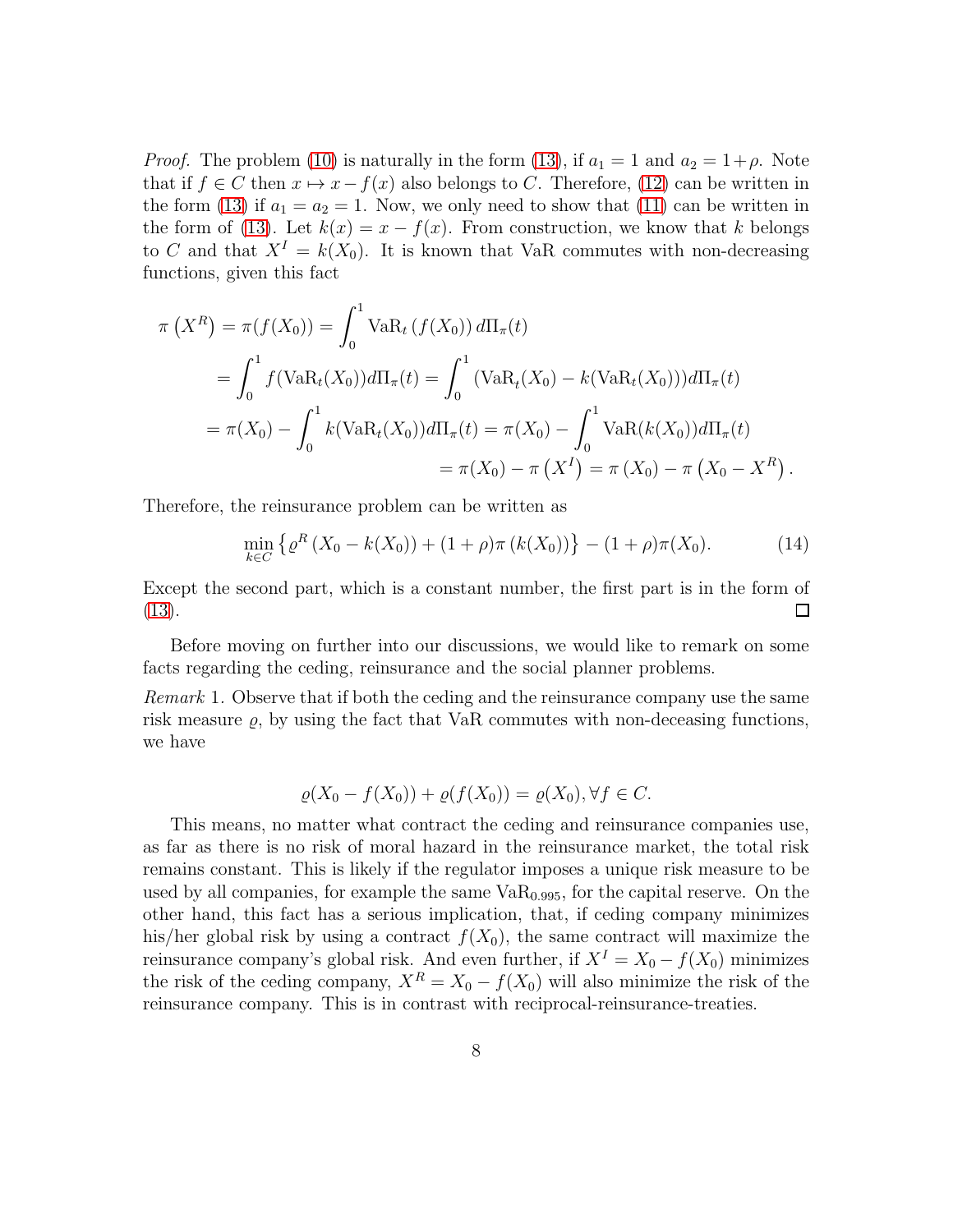*Remark* 2. It is known that  $VaR_{\alpha}$  is co-monotone additive, which implies that any distortion risk measure or premium is also co-monotone additive. This implies that every distortion risk or premium is linear on a set of co-monotone random variables; in particular it is linear on the following admissible space of solutions

$$
\mathcal{A} = \{f(X_0)|f \in C\}.
$$

If we denote the function  $f \mapsto a_1 \Lambda_1(X_0 - f(X_0)) + a_2 \Lambda_2(f(X_0))$  by  $\Gamma(f)$  then we have

$$
\Gamma\left(\sum_{i=1}^{n} \gamma_i f_i\right) = \sum_{i=1}^{n} \gamma_i \Gamma\left(f_i\right),\tag{15}
$$

where  $\gamma_i \geq 0, \sum_{i=1}^n$  $i=1$  $\gamma_i = 1$  and  $f_i \in C$ , for  $i = 1, ..., n$ .

It is known if a function  $f$  is Lipschitz continuous, it is almost everywhere differentiable and its derivative is essentially bounded by its Lipschitz constant. Therefore, function  $f$  can be written as the integral of its derivative. As a result  $C$  can be represented as

$$
C = \left\{ f : \mathbb{R}_+ \to \mathbb{R}_+ \Big| f(x) = \int_0^x h(t)dt, 0 \le h \le 1 \right\}.
$$

We introduce the space of *marginal indemnification functions* as

$$
D = \left\{ h : \mathbb{R}_+ \to \mathbb{R}_+ \middle| 0 \le h \le 1 \right\}.
$$

**Definition 2.** For any indemnification function  $f \in C$ , the associated marginal indemnification is a function  $h \in D$  such that

$$
f(x) = \int_0^x h(t)dt, x \ge 0.
$$

The interpretation of a marginal indemnification function is as follows: if  $f(x) =$  $\int_0^x h(t)dt$  is a contract, then at each value  $X_0 = x$ , a marginal change  $\delta$  to the value of the global loss will result in marginal change of the cedant risk at the size  $\delta h(x)$ . We will see in the following that in our framework the marginal change of an optimal contract is either 0 or  $\delta$ , i.e.,  $h = 0$  or 1.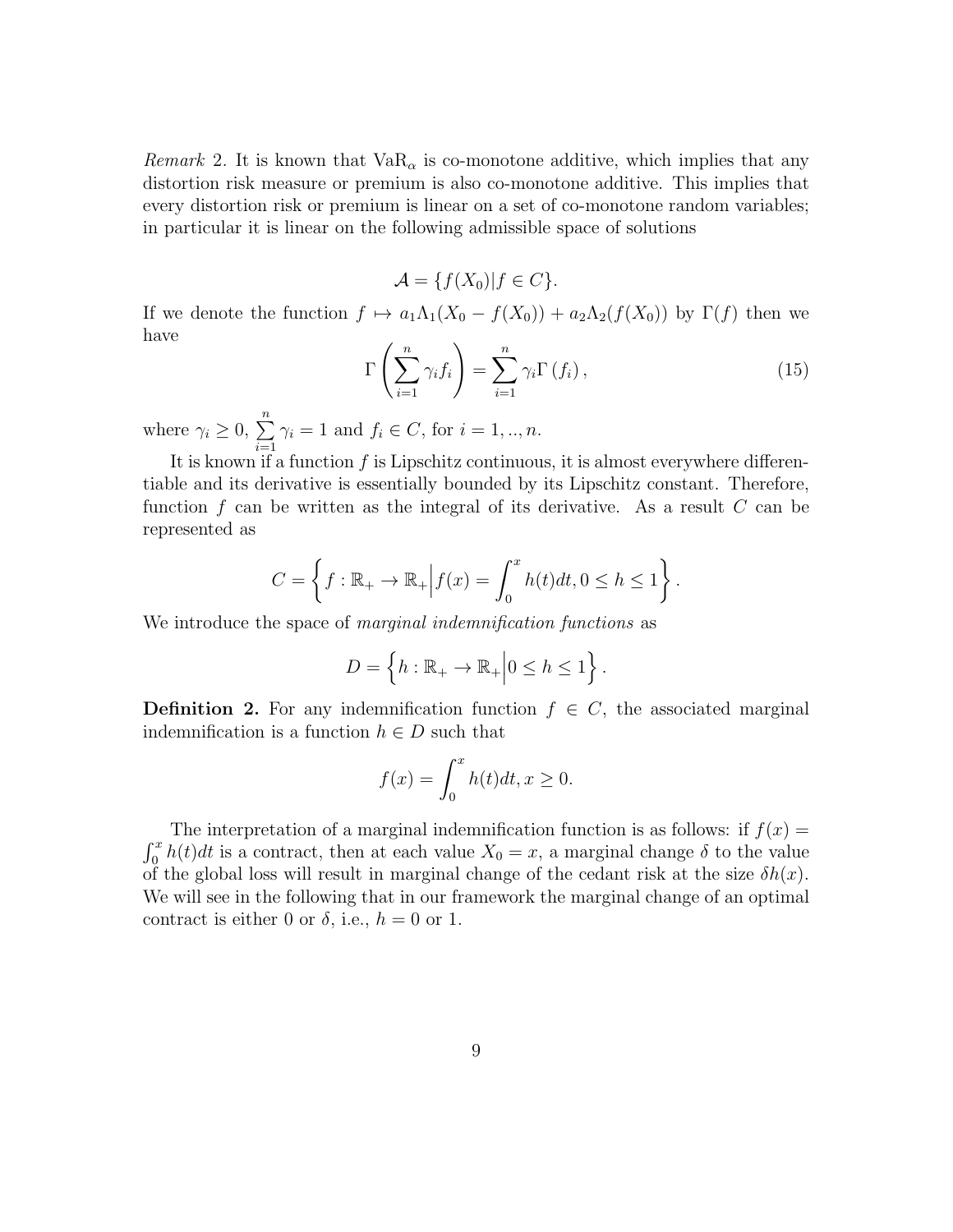## 4 Optimal Solutions

In this section, we restrict our attention to a family of distortion risk measures and premiums which satisfy the following regularity condition

<span id="page-9-0"></span>
$$
\lim_{n \to \infty} \Lambda_i(X \wedge n) = \Lambda_i(X), i = 1, 2. \tag{16}
$$

Introduce  $\Psi_{X_0}$  and  $h^*$  as follows

<span id="page-9-2"></span>
$$
\Psi(t) := (a_2 - a_1) - (a_2 \Pi_2(t) - a_1 \Pi_1(t)), \qquad (17)
$$

and

<span id="page-9-1"></span>
$$
k^*(t) = \begin{cases} 0 & \Psi(t) > 0 \\ 1 & \Psi(t) < 0 \\ \tilde{k}(t) & \text{otherwise} \end{cases}
$$
 (18)

where  $\tilde{k}$  could be any function between 0 and 1 on  $\Psi_{X_0} = 0$ . Here we state our main result

**Theorem 2.** *If*  $\Lambda_1$  *and*  $\Lambda_2$  *satisfy* [\(16\)](#page-9-0)*, the solutions to the general optimization* problem [\(13\)](#page-6-1) *is given by*  $f(x) = \int_0^x k^* (\text{VaR}_t(X_0)) dt$ *, where*  $k^*$  *is given by* [\(18\)](#page-9-1) *and* [\(17\)](#page-9-2)*. The value at minimum is also given by*

$$
a_1 \Lambda_1(X_0) - \int_0^\infty \Psi_{X_0}^-(t) dt.
$$
 (19)

*Remark* 3. It is very important to see that  $k^*$  only depends on market preferences and premiums, and therefore, it is universal. Also one can see how the role of the total risk and the market preferences are separated.

*Proof.* Since  $f(x)$  and  $x-f(x)$  are both non-decreasing, and also since  $VaR<sub>t</sub>$  commute with monotone functions, we get

$$
a_1 \Lambda_1 (X_0 - f(X_0)) + a_2 \Lambda_2 (f(X_0))
$$
  
=  $a_1 \int_0^1 \text{VaR}_t (X_0 - f(X_0)) d\Pi_1(t) + a_2 \int_0^1 \text{VaR}_t (f(X_0)) d\Pi_2(t)$   
=  $a_1 \int_0^1 (\text{VaR}_{\alpha}(X_0) - f(\text{VaR}_t(X_0))) d\Pi_1(t) + a_2 \int_0^1 f(\text{VaR}_t(X_0)) d\Pi_2(t).$  (20)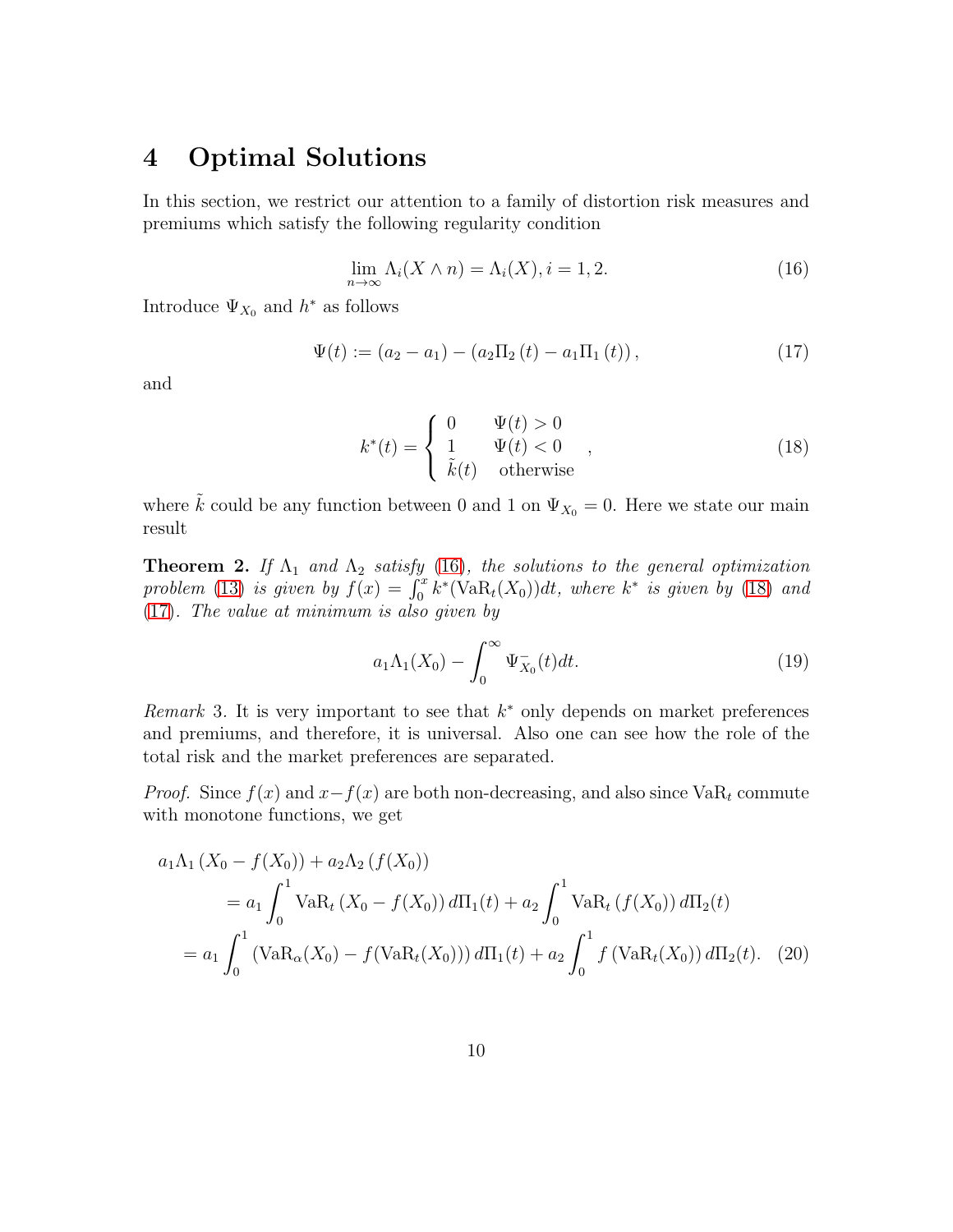Using the representation we have already introduced for the members of  $C$  in terms of the members of D, there exists  $h \in D$  such that  $f(x) = \int_0^x h(t)dt$ . Therefore, we have

$$
a_1 \Lambda_1(X_0 - f(X_0)) + a_2 \Lambda_2(f(X_0))
$$
  
=  $a_1 \int_0^1 \text{VaR}_t(X_0) d\Pi_1(t) - a_1 \int_0^1 \int_0^{\text{VaR}_t(X_0)} h(s) ds d\Pi_1(t) + a_2 \int_0^1 \int_0^{\text{VaR}_t(X_0)} h(s) ds d\Pi_2(t).$  (21)

First, we assume  $X_0$  is bounded. By Fubini's Theorem, [\(21\)](#page-10-0) gives

$$
a_1 \Lambda_1(X_0 - f(X_0)) + a_2 \Lambda_2(f(X_0))
$$
  
=  $a_1 \Lambda_1(X_0) + \int_0^\infty \left( a_2 \int_{F_{X_0}(t)}^1 d\Pi_2(s) - a_1 \int_{F_{X_0}(t)}^1 d\Pi_1(s) \right) h(t) dt$   
=  $a_1 \Lambda_1(X_0) + \int_0^\infty (a_2 (\Pi_2(1) - \Pi_2(F_{X_0}(s))) - a_1 (\Pi_1(1) - \Pi_1(F_{X_0}(s)))) h(s) ds$   
=  $a_1 \int_0^1 \text{VaR}_s(X_0) d\Pi_1(s) + \int_0^\infty \Psi(F_{X_0}(s)) h(s) ds$ , (22)

where in the last line we use the fact that  $\Pi_1(1) = \Pi_2(1) = 1$ . It is clear that the following  $h^*$  will minimize  $(22)$ 

<span id="page-10-1"></span><span id="page-10-0"></span>
$$
h^*(s) = \begin{cases} 0 & \Psi(F_{X_0}(s)) > 0 \\ 1 & \Psi(F_{X_0}(s)) < 0 \\ \tilde{h}(s) & \text{otherwise} \end{cases}
$$

where  $\tilde{h}$  could be any function between zero and one on  $\Psi(F_{X_0}(s)) = 0$ . Since we are free to choose the values of  $h^*$  on  $\Psi = 0$ , we may equalize it either to 0 or 1. The value of the minimum also is equal to

$$
a_1 \Lambda_1(X_0) - \int_0^\infty \Psi^-(t) dt.
$$

By a simple change of variable  $t = F_{X_0}(s)$ , we get the result for bounded  $X_0$ .

Now let us in general assume that  $X_0$  is not bounded. It is clear that at each point t,  ${\{\Pi_i \circ F_{X_0 \wedge n}(t)\}}_{n=1,2,\dots}$ ,  $i=1,2$  are non-increasing with respect to n. On the other hand, for any t, there exist  $n_t$  such that if  $n > n_t$  then  $F_{X_0 \wedge n}(t) = F_{X_0}(t)$ .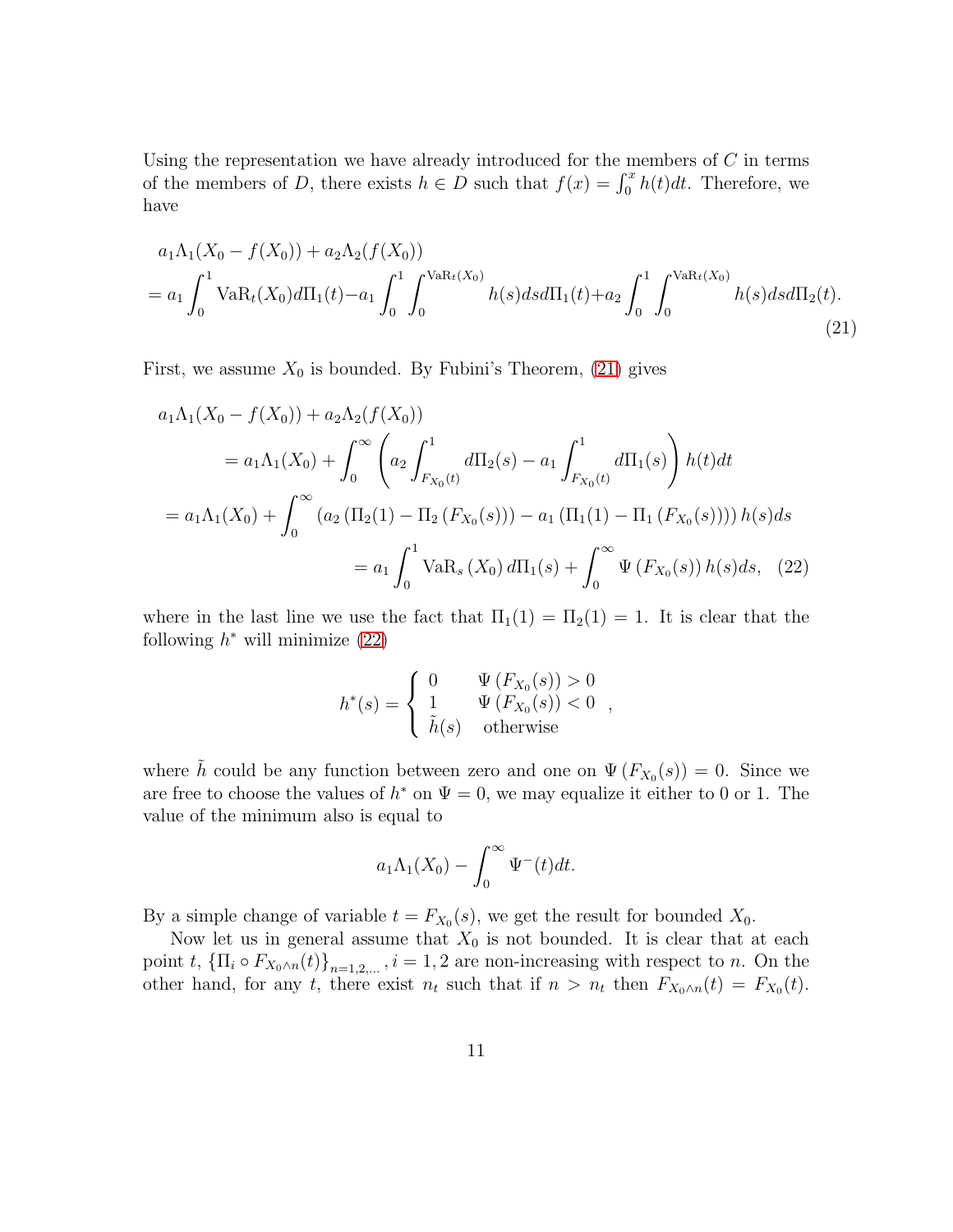Therefore, for any t, we have that  $\Pi_i(F_{X_0\wedge n}(t)) \downarrow \Pi_i(F_{X_0}(t)), i = 1, 2$ . Now by Monotone Convergence Theorem we have that

$$
\lim_{n \to \infty} \int\limits_0^\infty \Pi_i \left( F_{X_0 \wedge n}(t) \right) h(t) dt = \int\limits_0^\infty \Pi_i \left( F_{X_0}(t) \right) h(t) dt, i = 1, 2,
$$

for any function  $h \in D$ . Using this fact, our continuity assumption [\(16\)](#page-9-0) and that f is non-decreasing we have

$$
\Lambda_i(f(X_0)) = \lim_{n \to \infty} \Lambda_i(f(X_0) \wedge f(n))
$$
  
\n
$$
= \lim_{n \to \infty} \Lambda_i(f(X_0 \wedge n))
$$
  
\n
$$
= \lim_{n \to \infty} \int_0^\infty (\Pi_i(1) - \Pi_i(F_{X_0 \wedge n}(t))) h(t) dt
$$
  
\n
$$
= \int_0^\infty (\Pi_i(1) - \Pi_i(F_{X_0}(t))) h(t) dt,
$$

for  $i = 1, 2$ . This simply results in

$$
a_1 \Lambda_1(f(X_0)) + a_2 \Lambda_2(X_0 - f(X_0))
$$
  
=  $a_1 \Lambda_1(X_0) + \int_0^\infty (a_2 (\Pi_2(1) - \Pi_2(F_{X_0}(t))) - a_1 (\Pi_1(1) - \Pi_1(F_{X_0}(t)))) h(t) dt$   
he rest of the proof follows the same lines after (21).

The rest of the proof follows the same lines after [\(21\)](#page-10-0).

### 5 Corollaries and Examples

In this section, we use the theory we have developed in last sections to find the optimal solutions for particular cases. However before that, we consider further assumptions.

First, we assume that the cumulative distribution function  $F_{X_0}$  and the distortion function  $\Pi_2$  are strictly increasing; for instance when  $X_0$  is the value of a compound Poisson process with exponential claims at time T, and  $\pi$  is expectation or Wang's premium. On the other hand, we assume  $a_1 = 1$  and  $a_2 = 1 + \rho$ , when  $\rho$  is a relative safety load. In the literature when  $VaR_{\alpha}$  or  $CVaR_{\alpha}$  is used, it is assumed usually that  $\alpha(1+\rho) \leq 1$ . Given that  $\alpha$  is always a number very close to 1, (usually  $\alpha \in [0.9, 0.99]$ , it means that  $\rho$  has to be small, precisely, smaller than  $\frac{1-\alpha}{\alpha}$ . In the following, we assume a different assumption that  $\frac{\rho}{1+\rho} < \Pi_2(\alpha)$ . Note that if  $\rho$  is a small enough this assumption always holds. Let  $d^*$  and  $a^*$  be two real numbers such that  $F_{X_0}(d^*) = \frac{\rho}{1+\rho}$  and  $\Pi_2(F_{X_0}(a^*)) = \frac{\rho}{1+\rho} = F_{X_0}(d^*)$  and let  $L = F_{X_0}^{-1}$  $x_0^{-1}(\alpha) - a^*$ .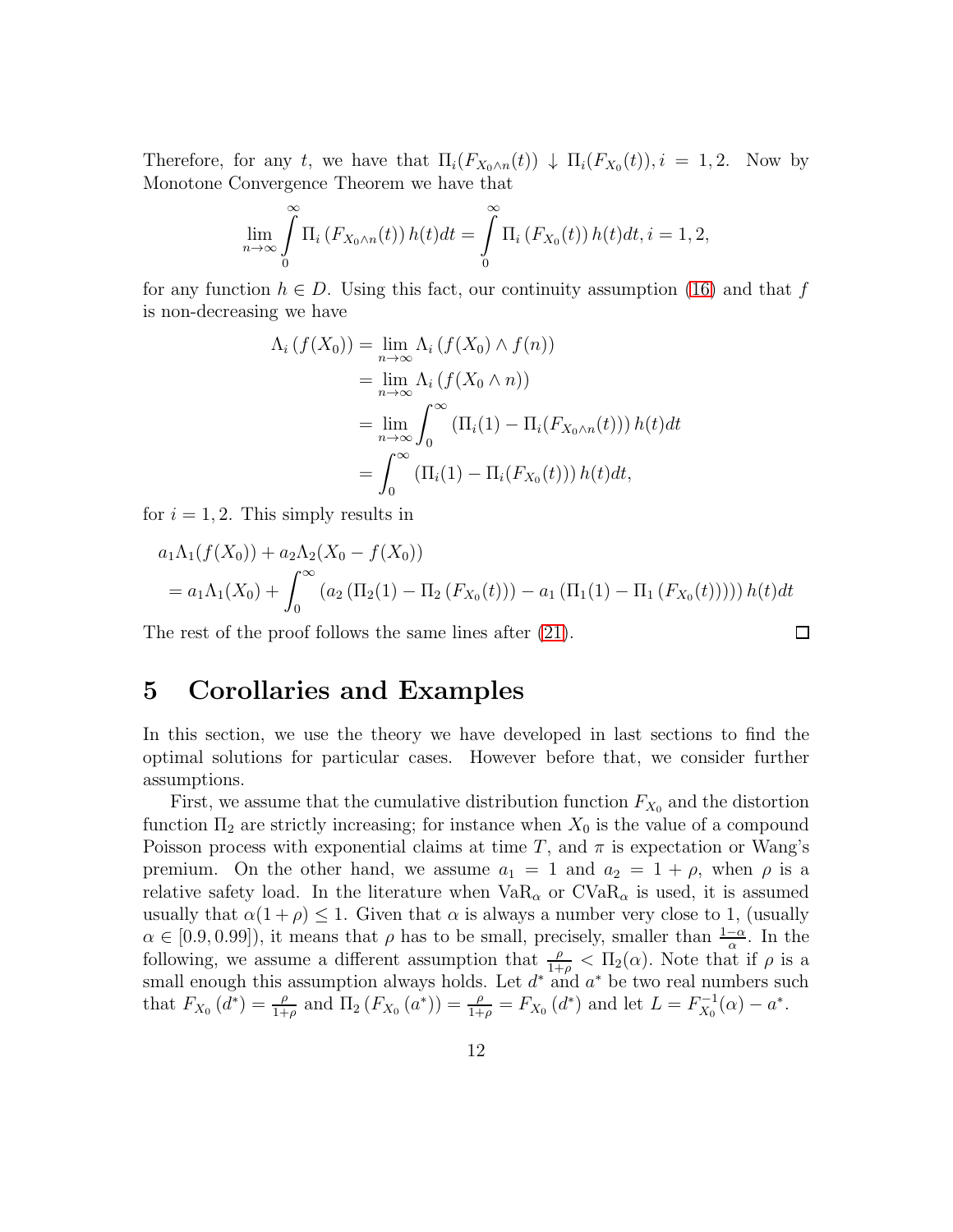<span id="page-12-0"></span>**Corollary 1.** *If we let*  $\Lambda_1 = \text{VaR}_{\alpha}$ , then the optimal solution for the ceding company *is a stop-loss contract described as*

$$
X^{R} = \begin{cases} 0 & X_0 \leq a^* \\ X_0 - L & a^* < X_0 < a^* + L \\ a^* & X_0 \geq a^* + L \end{cases}
$$

*Proof.* We know that since  $\Lambda_1 = \text{VaR}_{\alpha}$ ,  $\Pi_1(t) = 1_{[\alpha,1]}(t)$ . Therefore,

$$
\Psi(t) = \begin{cases} \n\rho - (1+\rho)\Pi_2(F_{X_0}(t)) & t < F_{X_0}^{-1}(\alpha) \\
\rho + 1 - (1+\rho)\Pi_2(F_{X_0}(t)) & t \geq F_{X_0}^{-1}(\alpha) \n\end{cases}
$$

The second line in definition of  $\Psi$  above is clearly non-negative. The first line is nonnegative if  $\rho - (1+\rho)\Pi_2(F_{X_0}(t)) \ge 0$  and  $t < F_{X_0}^{-1}(\alpha)$ . Given that  $\frac{\rho}{1+\rho} = \Pi_2(F_{X_0}(a^*)),$ this is equivalent to say that  $t < a^*$  and  $t < F_{X_0}^{-1}(\alpha)$ ; or in sum

$$
t<\min\left\{a^*, F_{X_0}^{-1}(\alpha)\right\}.
$$

On the other hand, since by assumption  $\Pi_2(F_{X_0}(a^*)) = \frac{\rho}{1+\rho} < \Pi_2(\alpha)$ , then  $a^*$  $F_{X_0}^{-1}$  $X_0^{-1}(\alpha)$ . This implies that  $a^* = \min\{a^*, F_{X_0}^{-1}(\alpha)\}\$ . Hence,  $\Psi$  is non-positive on interval  $(a^*, F_{X_0}^{-1}(\alpha)) = (a^*, a^* + L)$ . Therefore,  $h^*$  is given as

$$
h^*(t) = \begin{cases} 1 & a^* < t < a^* + L \\ 0 & \text{otherwise} \end{cases}.
$$

By integrating  $h$  over  $t$ ,

$$
f^*(x) = \begin{cases} 0 & x \leq a^* \\ x - a^* & a^* < x < a^* + L \\ L & x \geq a^* + L \end{cases}
$$

*Remark* 4. In particular if  $\pi$  is expectation then  $a^* = d^*$ , and our result is consistent with the existing results in the literature.

 $\Box$ 

Corollary 2. *If*  $\varrho = \text{CVaR}_{\alpha}$  *and*  $\Pi_2$  *is convex then the optimal policy is a stop-loss policy described as*

$$
X^{R} = \begin{cases} 0 & X_0 \leq a^* \\ X_0 - a^* & a^* < X_0 < a^* + L^* \\ L & X_0 \geq a^* + L^* \end{cases}
$$

*where* L ∗ *is a number greater than* L*.*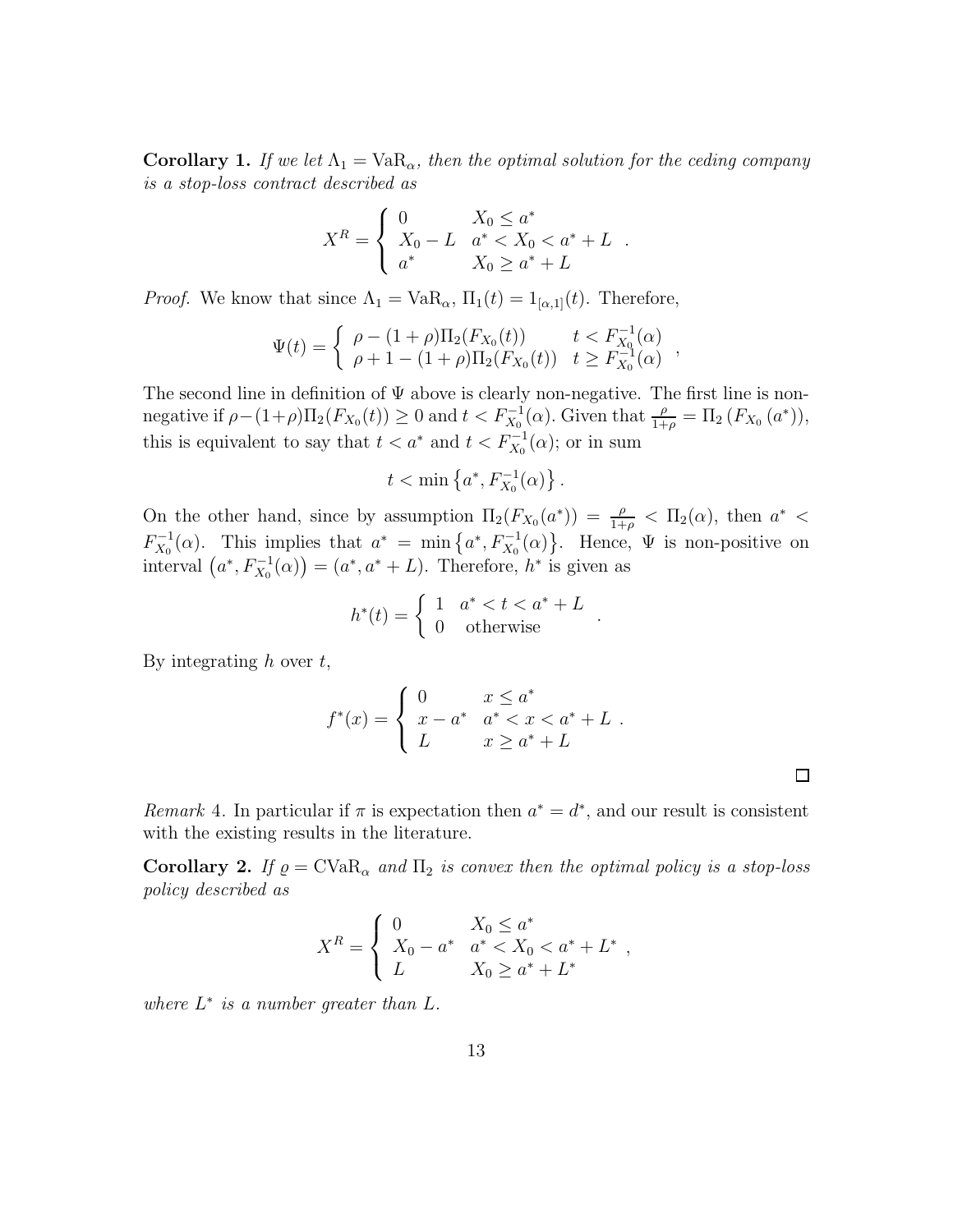*Proof.* In this case  $\Pi_1(x) = \frac{x-\alpha}{1-\alpha} 1_{[\alpha,1]}$  and therefore,

$$
\Psi(t) = \begin{cases}\n\rho - (1+\rho)\Pi_2(F_{X_0}(t)) & F_{X_0}(t) < \alpha \\
\rho + \frac{F_{X_0}(t) - \alpha}{1-\alpha} - (1+\rho)\Pi_2(F_{X_0}(t)) & F_{X_0}(t) \ge \alpha\n\end{cases}.
$$

To discover the structure of  $h^*$ , we have to see when  $\Psi$  is non-negative. The analysis is very similar to the Corollary [1,](#page-12-0) except that, we need to find out when the second line in the definition of  $\Psi$  is non-negative. First of all, observe that at  $F_{X_0}(t) = \alpha$ , the second line in the definition of  $\Psi$  becomes  $\rho - (1+\rho)\Pi_2(\alpha)$ , which by assumption  $F_{X_0}(d^*) < \Pi_2(\alpha)$ , yields  $\Psi(F^{-1}(\alpha)) < 0$ . This shows that in the area  $\{t : F_{X_0}(t) \geq 0\}$  $\alpha$ ,  $\Psi$  can be negative (unlike the previous corollary). Since  $\Pi_2$  is convex, the second line in the definition of  $\Psi$  is a convex function of  $F_{X_0}(t)$  which is zero at  $F_{X_0}(t) = 1$ . Since we have shown  $\Psi$  is negative at  $F_{X_0}(t) = \alpha$ , we infer that there exists a solution *b*<sup>∗</sup> to *ρ* +  $\frac{F_{X_0}(t) - \alpha}{1 - \alpha} - (1 + \rho) \Pi_2(F_{X_0}(t)) = 0$ , strictly greater than  $F_{X_0}^{-1}$  $X_0^{-1}(\alpha) = a^* + L,$ such that  $\Psi$  is non-negative between  $b^*$  and 1. Therefore,

$$
h(t) = \begin{cases} 1 & a^* < F_{X_0}(t) < b^* \\ 0 & \text{otherwise} \end{cases}.
$$

This shows that, similar to the case that the ceding company's risk measure is  $VaR_{\alpha}$ , the optimal reinsurance for  $\text{CVaR}_{\alpha}$  is again stop-loss, but with a greater liability  $L^* = b^* - a^*$ . □

*Remark* 5. In particular, if  $\pi$  is expectation, we have  $b^* = F_{X_0}^{-1}$  $X_0$   $\left( \frac{\alpha + (1-\alpha)\rho}{1-(1-\alpha)(1+\alpha)} \right)$  $\frac{\alpha+(1-\alpha)\rho}{1-(1-\alpha)(1+\rho)}\bigg).$ 

Example 1. Let us again consider the ceding problem. Assume that the ceding risk measure is  $CVaR_{\alpha}$  and the risk premium for the reinsurance company is a Wang's premium given as in [\(7\)](#page-4-2). Again we fix a relative safety load. One can find  $\Psi$  as follows

$$
\Psi(t) := \rho + \left( \frac{F_{X_0}(t) - \alpha}{1 - \alpha} 1_{[\alpha,1]} \left( F_{X_0}(t) \right) - (1 + \rho) \left( 1 - \Phi(\Phi^{-1}(1 - F_{X_0}(t)) + \beta) \right) \right).
$$

In the Figures 1 and 2 we have depicted  $\Psi \circ F_{X_0}^{-1}$  $X_0^{-1}$  and  $k = h^{**} \circ F_{X_0}^{-1}$  $X_0^{-1}$ , respectively, for different scenarios. As one can see in all case we have a policy  $h^*$  associated with a stop-loss policy. From the Figure 1, one can see that if  $\beta$  is small, it is more likely that the policy becomes a degenerate policy, by transferring the whole risk to the reinsurance company, for all levels of risk aversion. On the other hand, by looking at the Figure 2, with a fixed  $\beta$ , one can see that the higher the level of risk aversion is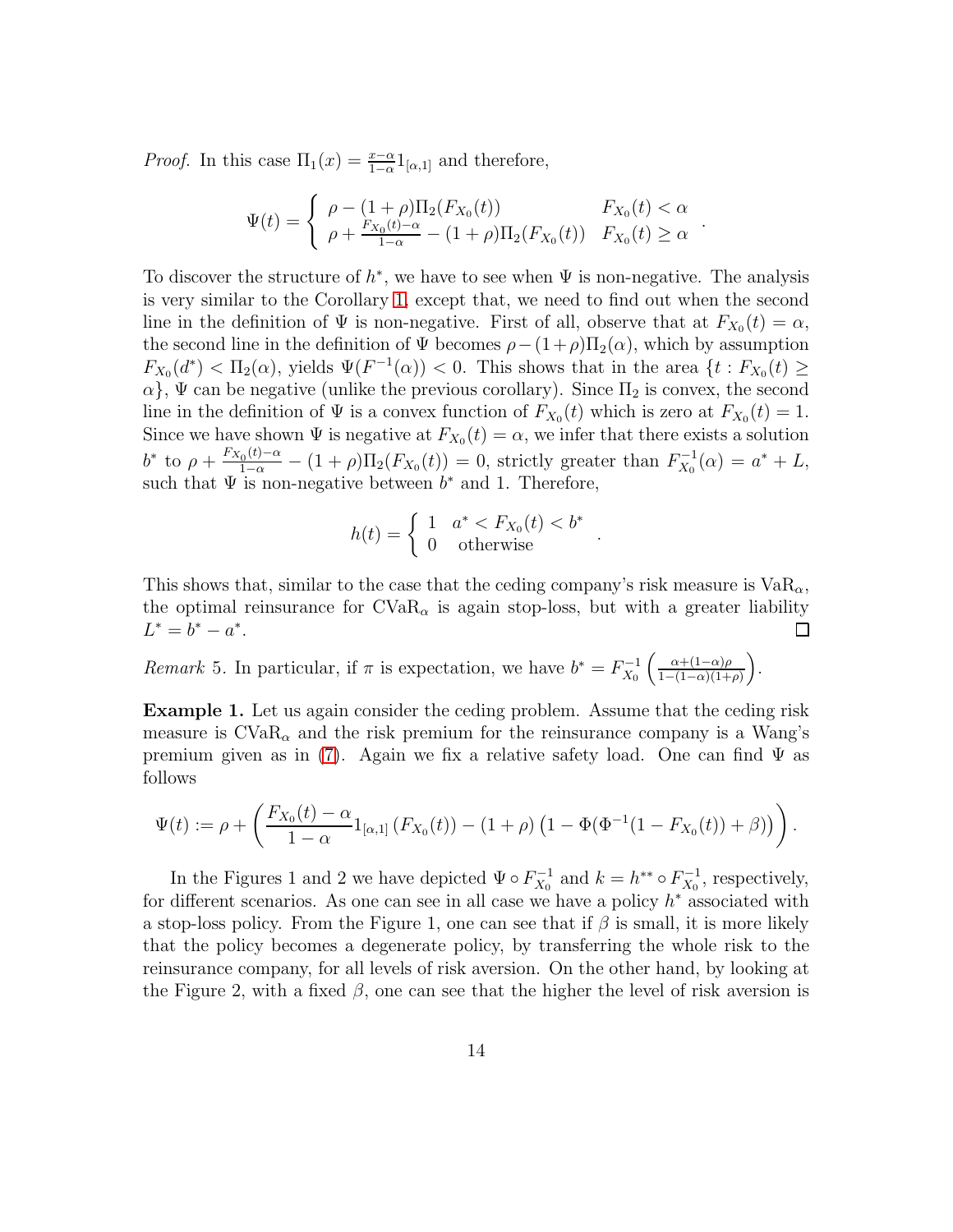the higher the retention level is. Even at level  $\alpha = 0.99$  one can see that the policy is a degenerate policy, and all the risk is transferred to the reinsurance company.



Figure 1: The function  $\Psi$  for  $\rho = 0.5$  and different  $\beta$  and  $\alpha$ .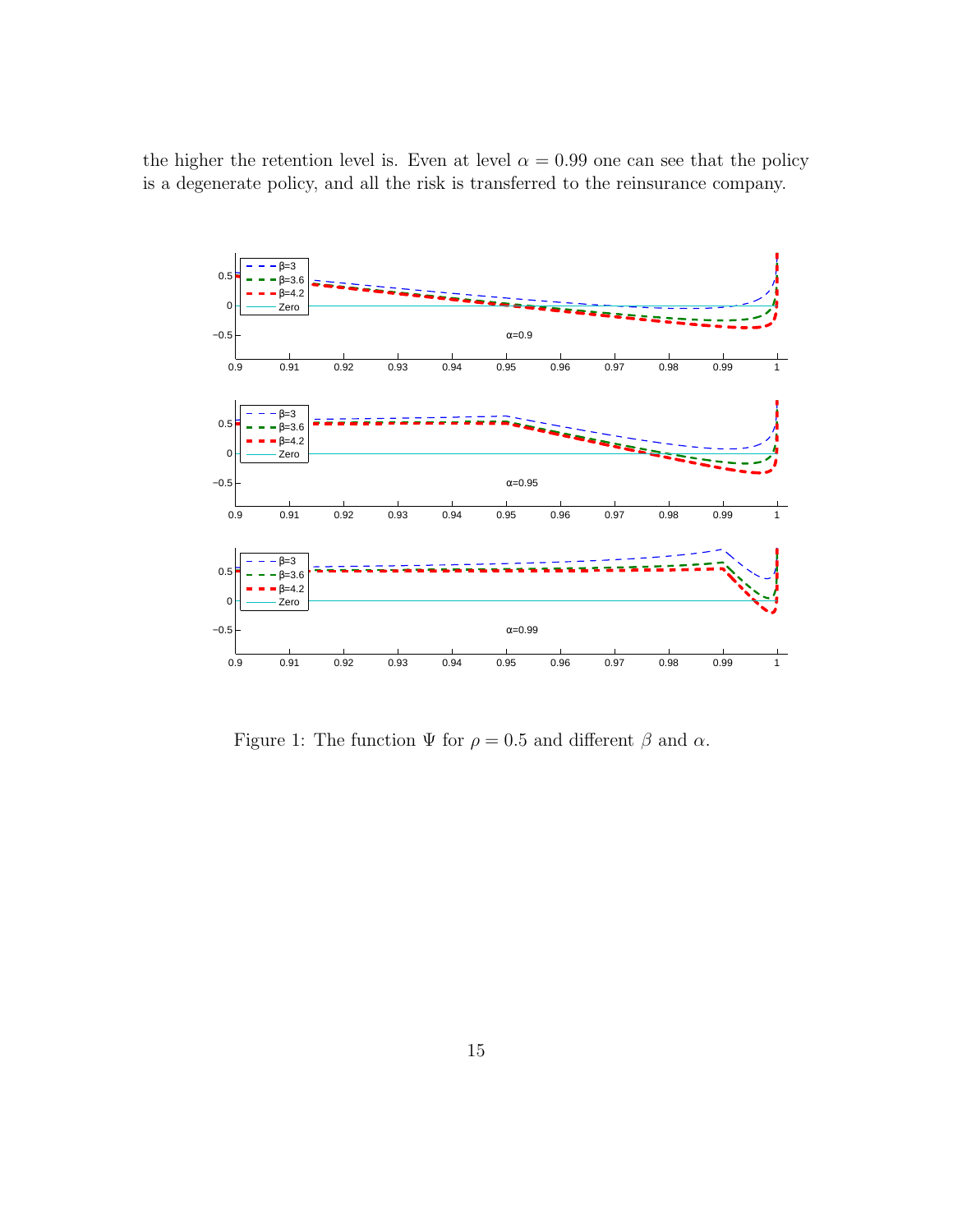

Figure 2: The marginal indemnification function  $k^*$ , for parameters  $\beta = 3.6$  and  $\rho = 0.5$ .

**Example 2.** Let us consider that the ceding company uses  $VaR_\alpha$  and the reinsurance company VaR<sub>β</sub>, when  $\alpha < \beta$ .

$$
\Psi(t) = \begin{cases}\n\rho & F_{X_0}(t) < \alpha \\
\rho + 1 & \alpha \le F_{X_0}(t) < \beta \\
0 & F_{X_0}(t) \ge \beta\n\end{cases}
$$

.

This shows that  $f(x) = 0$ , and therefore, the ceding company should not transfer any part of her risk to the reinsurance company. In the opposite direction if  $\alpha > \beta$ , the same is true for the reinsurance company, that means the reinsurance company has to accept the whole risk.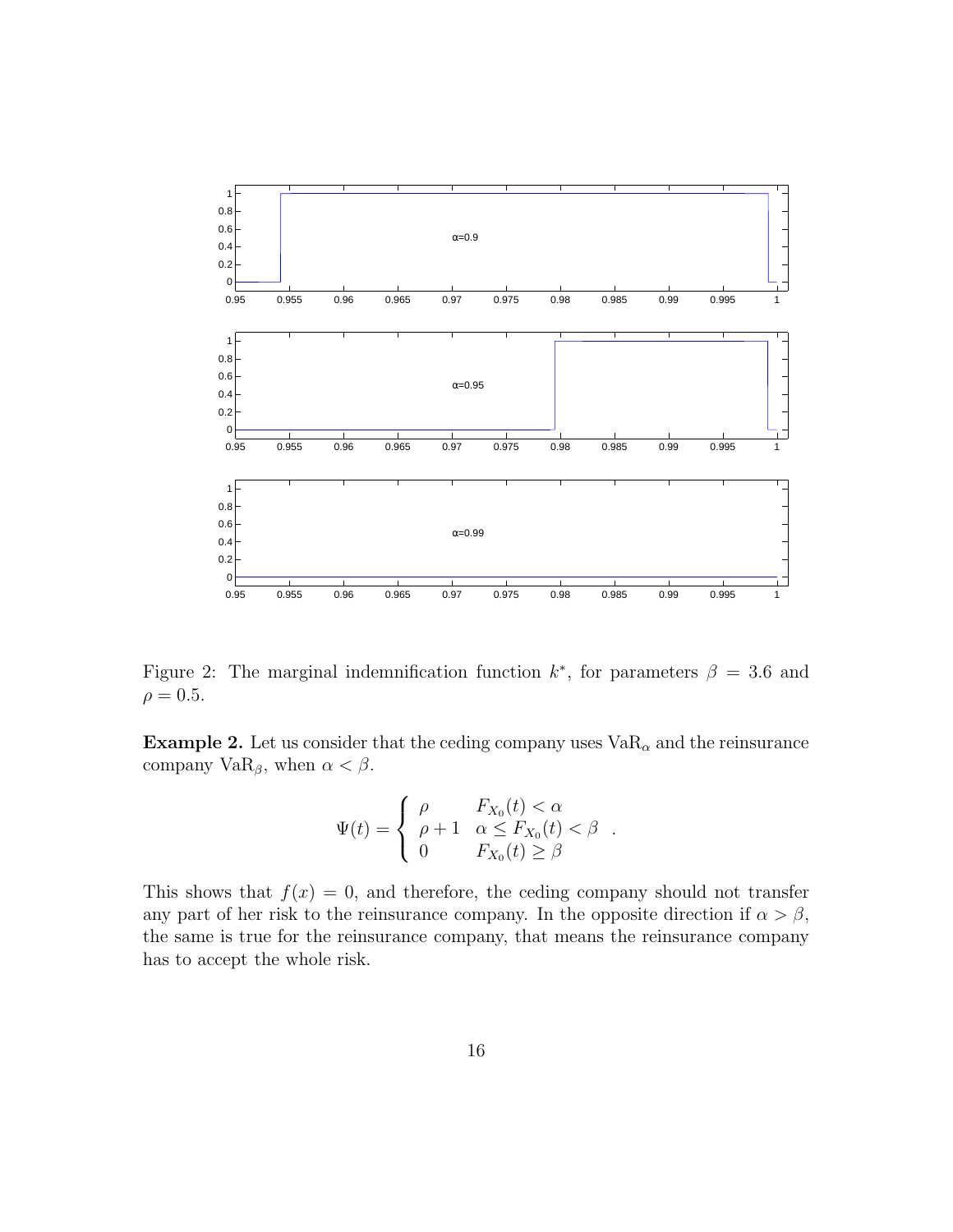## References

- <span id="page-16-4"></span>Acerbi, C. (2002). Spectral measures of risk: A coherent representation of subjective risk aversion. *Journal of Banking & Finance 26* (7), 1505–1518.
- <span id="page-16-1"></span>Arrow, K. J. (1963, December). Uncertainty and the welfare economics of medical care. *The American Economic Review LIII*(5).
- Balbás, A., J. Garrido, and S. Mayoral (2009). Properties of distortion risk measures. *Methodology and Computing in Applied Probability 11* (3), 385–399.
- Bernard, C. and W. Tian (2009). Optimal reinsurance arrangements under tail risk measures. *Journal of Risk and Insurance 76* (3), 709–725.
- <span id="page-16-0"></span>Borch, K. (1960). An attempt to determine the optimum amount of stop loss reinsurance. *Transactions of the 16th International Congress of Actuaries I*(3), 597–610.
- Cai, J. and K. S. Tan (2007). Optimal retention for a stop-loss reinsurance under the VaR and CTE risk measures. *Astin Bull. 37* (1), 93–112.
- Cai, J., K. S. Tan, C. Weng, and Y. Zhang (2008). Optimal reinsurance under VaR and CTE risk measures. *Insurance Math. Econom. 43* (1), 185–196.
- Cheung, K., K. Sung, S. Yam, and S. Yung (2014). Optimal reinsurance under general law-invariant risk measures. *Scandinavian Actuarial Journal 2014* (1), 72–91.
- <span id="page-16-3"></span>Cheung, K. C. (2010). Optimal reinsurance revisited—a geometric approach. *Astin Bull. 40* (1), 221–239.
- Chi, Y. and K. S. Tan (2013). Optimal reinsurance with general premium principles. *Insurance: Mathematics and Economics 52* (2), 180 – 189.
- Cont, R., R. Deguest, and G. Scandolo (2010). Robustness and sensitivity analysis of risk measurement procedures. *Quantitative Finance 10* (6), 593–606.
- <span id="page-16-5"></span>Heimer, C. A. (1989). *Reactive risk and rational action: Managing moral hazard in insurance contracts*, Volume 6. Univ of California Press.
- <span id="page-16-2"></span>Kaluszka, M. (2001). Optimal reinsurance under mean-variance premium principles. *Insurance Math. Econom. 28* (1), 61–67.